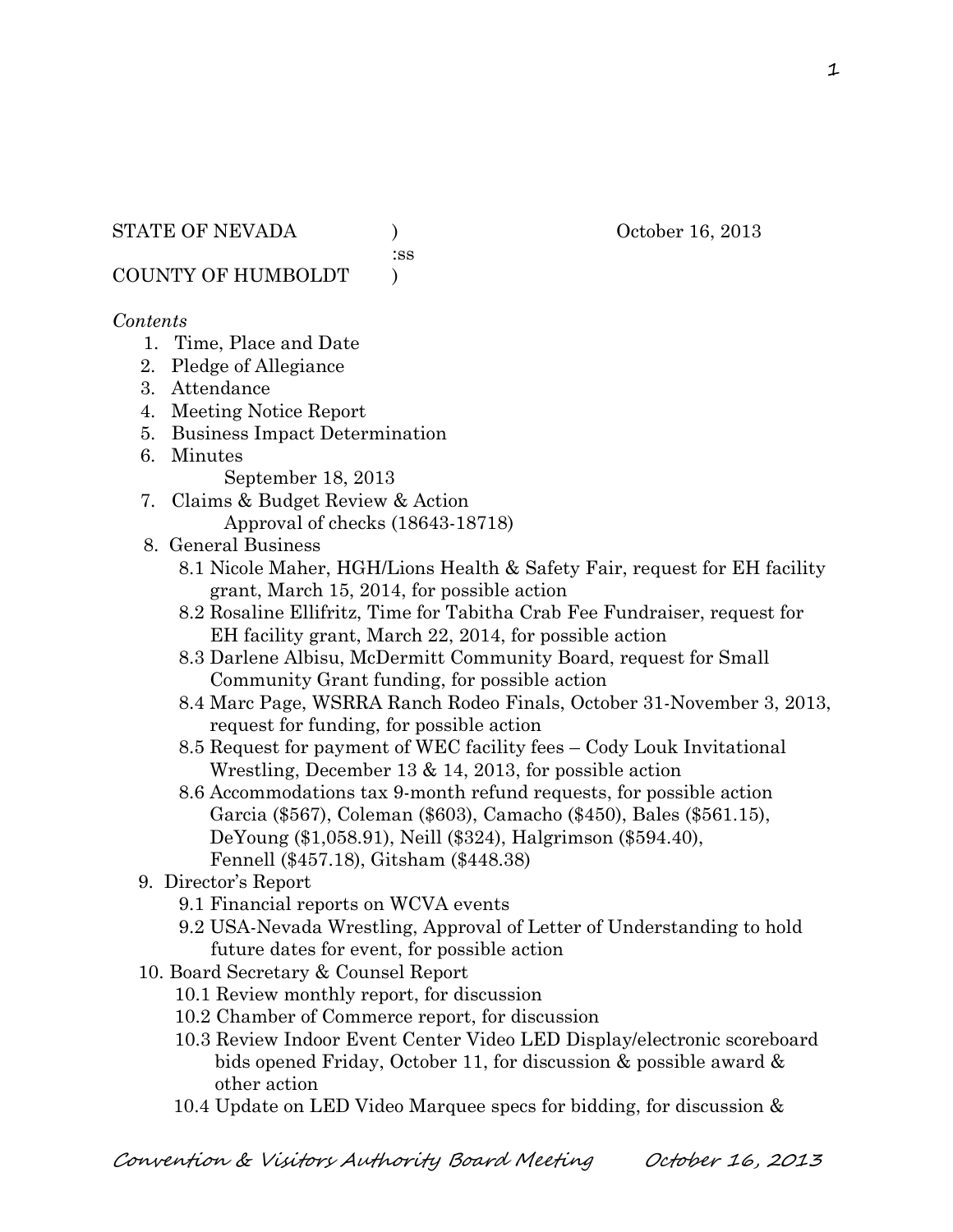possible action

- 10.5 Update on City/NDOT request to relinquish part of driveway access to parking lot, for discussion & possible action
- 11. Board Administrator
	- 11.1 September Financial reports
- 12. Other Reports
- 13. Next Meeting Date
- 14. Adjournment

# **MINUTES, OCTOBER 16, 2013**

**1. Time, Place and Date.** The Winnemucca Convention and Visitors Authority met in regular session in full conformity with the law at the Winnemucca Convention Center, West Hall, Winnemucca, Nevada at 4:00 pm on Wednesday, October 16, 2013 with Chairman Terry Boyle presiding.

# **2. Pledge of Allegiance.**

**3. Attendance.** *Convention and Visitors Authority Board Officials Present:*

| Terry Boyle          | Chairman and Hotel Representative         |  |
|----------------------|-------------------------------------------|--|
| Rodd William Stowell | Vice Chairman and Business Representative |  |
| Don Stoker           | Treasurer and Motel Representative        |  |
| Dan Cassinelli       | County Representative                     |  |
| Jim Billingsley      | City Representative                       |  |
| Bill Macdonald       | Secretary and Counsel                     |  |
| Kendall Swensen      | Board Administrator                       |  |

*Convention and Visitors Authority Board Officials Absent:* None

*Staff Members Present:* Kim Petersen Director Shelly Noble Administrative Clerk

*Staff Members Absent:* None

*Others Present:* Joyce Sheen Humboldt Sun

Ian White Time-O-Matic, Inc. Jason Turner Model T Casino Nicole Maher Humb General Hospital

#### **4. Meeting Notice Report.**

Chairman Boyle reported that notice, including meeting agenda, was

Convention & Visitors Authority Board Meeting October 16, 2013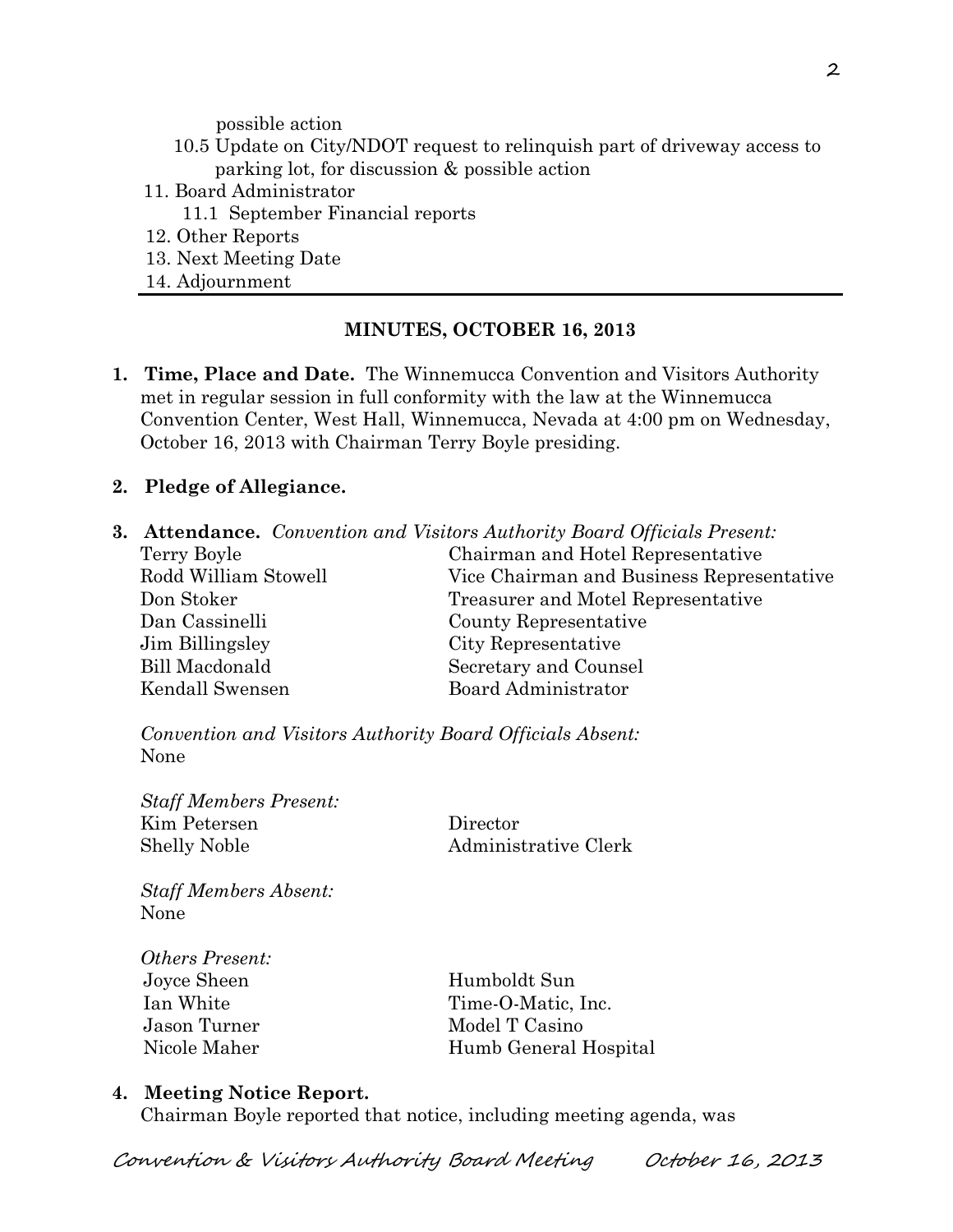posted by Shelly Noble by 9:00 am Friday, October 11, 2013 at Humboldt County Library, Court House, Post Office, City Hall and Convention Center West Hall. No persons have requested mailed notice during the past six months.

- **5. Business Impact Determination.** After review of the October 16, 2013 agenda, *Jim Billingsley made a motion that no proposed agenda item is likely to impose a direct and significant economic burden on a business or directly restrict formation, operation, or expansion of a business. The motion carried, 4-0.* Dan Cassinelli was not present for this vote.
- **6. Minutes.**

Prior meeting minutes September 18, 2013.

*Don Stoker made a motion to accept the minutes of the September 18, 2013 meeting. Motion carried, 4-0.* Dan Cassinelli was not present for this vote.

**7. Claims.** The following claims were submitted for payment and approved on September 18 2013:

| BANK ACCOUNT      | <b>CHECK NUMBERS</b> | <b>AMOUNT</b> |
|-------------------|----------------------|---------------|
| Nevada State Bank | 18643-18718          | \$168,496.41  |

*Rodd William Stowell made a motion to approve all claims as submitted. The motion carried, 4-0.* Dan Cassinelli was not present for this vote.

Dan Cassinelli arrived.

# **8. General Business.**

# **8.1 Nicole Maher, HGH/Lions Health & Safety Fair, request for EH facility grant, March 15, 2014, for possible action**

Nicole is here to make this request for the use of the annual Health & Safety Fair. This board has provided the building for many years to accommodate this service to our community. The hours will be 7 am to 11 am on Saturday, March 15, 2014. *Don Stoker made a motion approving a \$600 EH facility grant for the annual Humboldt General Hospital/Lions Club Health & Safety Fair, Saturday, March 15, 2014. Humboldt General Hospital and the Winnemucca Host Lions Club are responsible for any other customary Convention Center charges. Motion carried unanimously, 5-0.*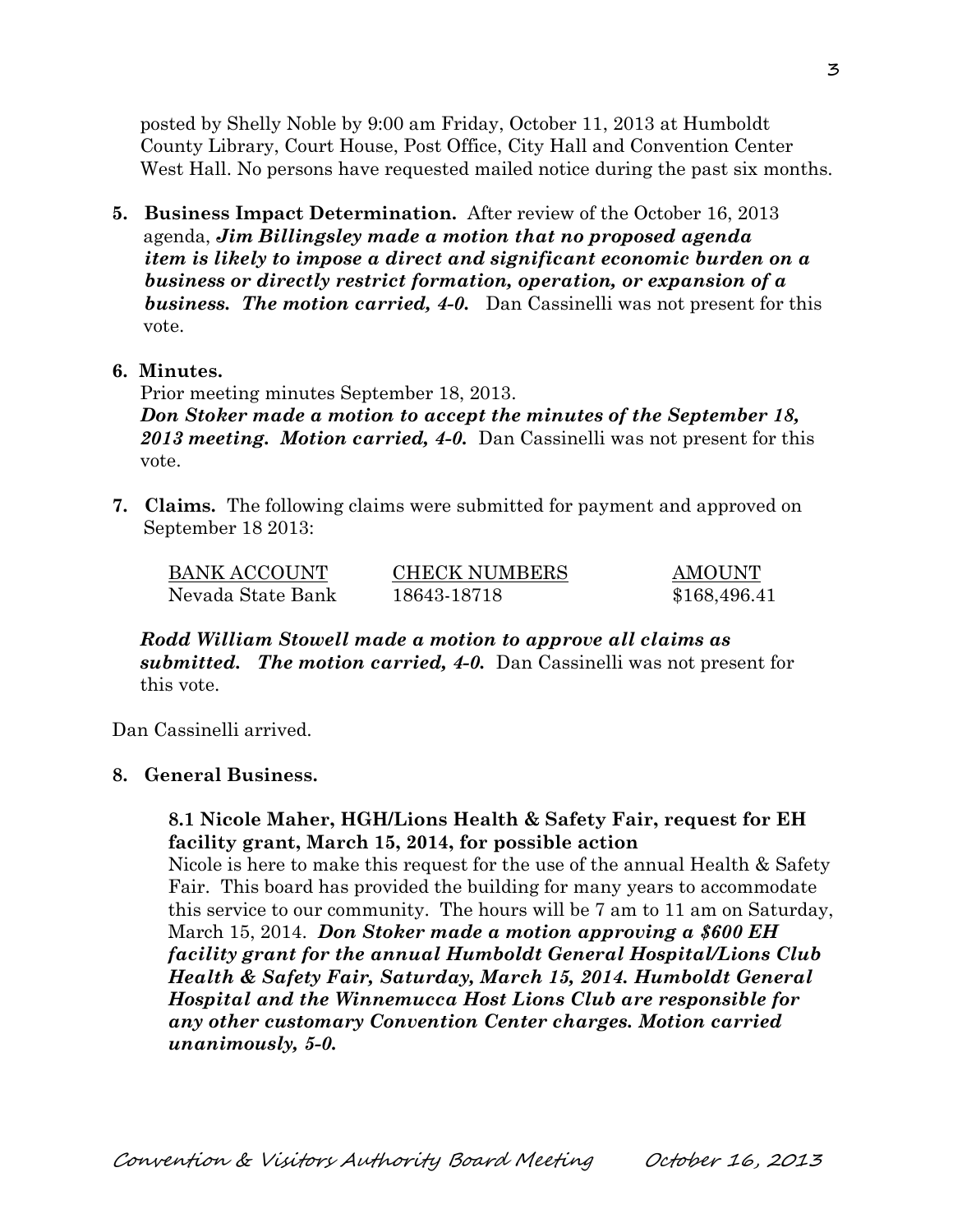**8.2 Rosaline Ellifritz, Time for Tabitha Crab Feed Fundraiser, request for EH facility grant, March 22, 2014, for possible action** This is the fourth year for this event, which is held as a fundraiser to help offset medical expenses for a local young woman. In past years, Ms. Ellifritz has paid the rental fee for the building out of the proceeds of the event. She would like to request use of the building so that as much of the proceeds as possible can go towards these medical expenses. *Terry Boyle made a motion approving a \$750 EH facility grant (\$600 Main Floor, \$150 Kitchen) for the Time for Tabitha Crab Feed Fundraiser on March 22, 2014. Ms. Ellifritz is responsible for any other customary Convention Center charges. Motion carried unanimously, 5-0.*

# **8.3 Darlene Albisu, McDermitt Community Board, request for Small Community Grant funding, for possible action**

Ms. Albisu was not present at this meeting but did send in the documentation for the project they are going to use the funds for and their board's support of the use of these funds for that project. They are requesting their entire annual funding of \$10,000 to be used for re-finishing the floor of the McDermitt Community Hall. They have discovered that the floor was never properly finished and past efforts to sand and paint it have been ineffective. They wish to hire a professional to finish it properly, which will cost approximately \$10,000. *Dan Cassinelli made a motion approving the McDermitt Community Board's request for \$10,000 in Small Community Grant funding which will be used for re-finishing the floor at the McDermitt Community Hall. The motion carried, 5-0.* 

# **8.4 Marc Page, WSRRA Ranch Rodeo Finals, October 31 – November 3, 2013, request for funding, for possible action**

Marc was unable to attend this meeting but did submit his Cooperative Funding form, along with details from his 2012 event. Terry has always strongly supported this event and continues to do so since it brings in a large number of people during a time of year that is, traditionally, slow in Winnemucca. He has spoken with Marc and last year's event did not break even so Marc is requesting a \$20,000 grant this year, which Terry supports. Other board members expressed concern that this event, now in its 4th year, should be profitable at this point so increases each year from this board should not be the norm. The past two years this board has approved \$15,000 each year in the form of a \$7,500 grant and a \$7,500 underwriting. If this event were to make a profit, Marc would be required to re-pay this underwriting. To date, we have not received any of our underwriting back. *Dan Cassinelli made a motion approving a \$10,000 grant and a \$10,000 underwriting for the WSRRA Ranch Rodeo Finals to be held October 31 – November 3, 2013 at the Winnemucca Events Complex. Motion carried, 5-0.*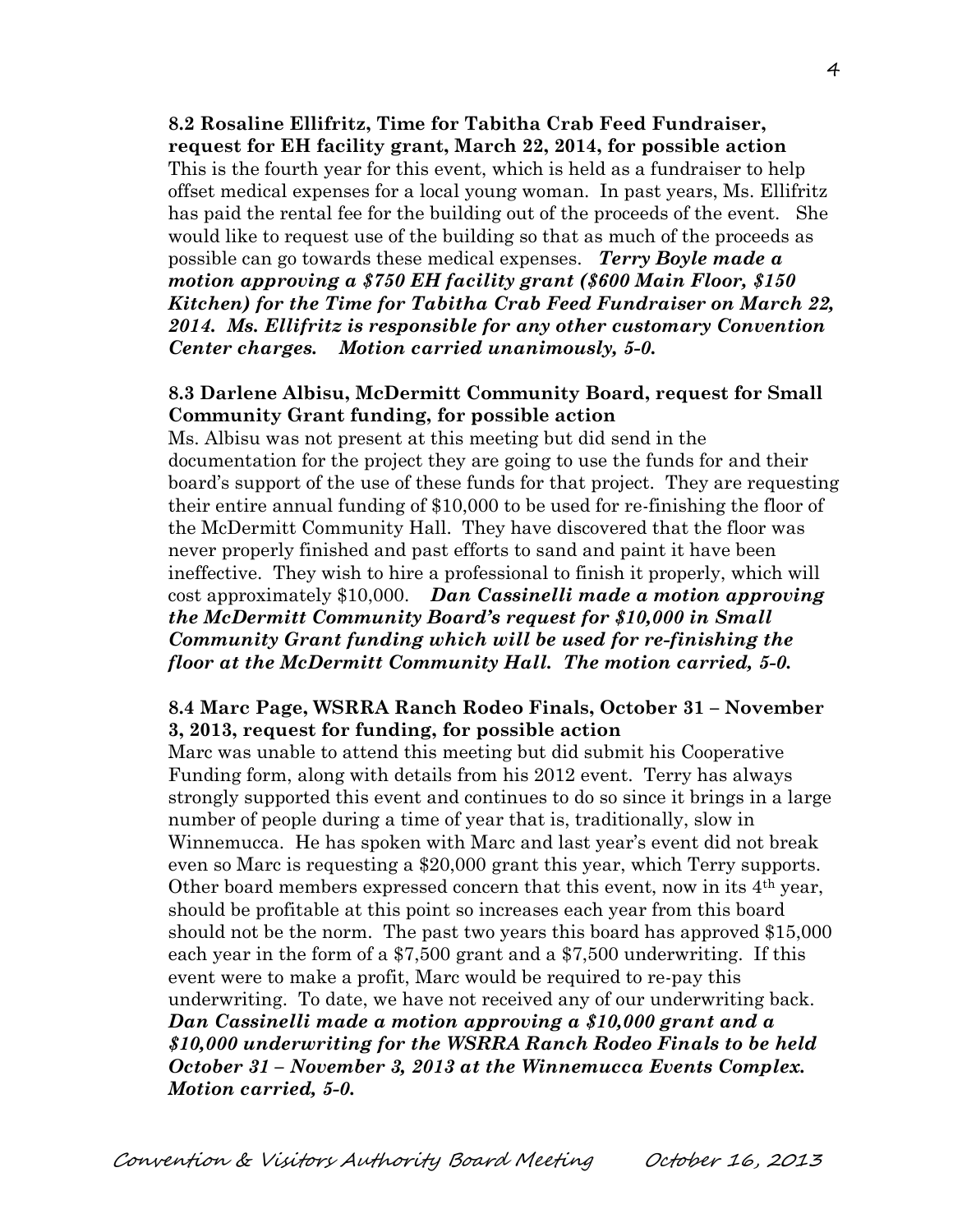**8.5 Request for payment of WEC facility fees – Cody Louk Invitational Wrestling, December 13 & 14, 2013, for possible action** This is another annual event that brings people to town during the slow winter months. Wrestlers and their families stay in local motels and patronize restaurants, gas stations and other businesses in town. *Don Stoker made a motion approving payment of \$2,950 in facility fees (Indoor Event Center, 2 days @ \$800/day and \$1,350 for floor installation/removal) for the Cody Louk Invitational Wrestling Tournament, December 13 & 14, 2013. Motion carried, 5-0.* 

**8.6 Accommodations tax 9-month refund requests, for possible action, Garcia (\$567), Coleman (\$603), Camacho (\$450), Bales (\$561.15), DeYoung (\$1,058.91), Neill (\$324), Halgrimson (\$594.40), Fennell (\$457.18), Gitsham (\$448.38)**

*Terry Boyle made a motion to approve the accommodation tax 9-month refund requests for Leroy Garcia (\$567), Kevin Coleman (\$603), John Camacho (450), Steven Bales (\$561.15), Cathy DeYoung (\$1,058.91), Robert Neill (\$324), Duane Halgrimson (\$594.40), Fennell (\$457.18), Jon Gitsham (\$448.38). Motion carried, 5-0.* 

#### **9. Director's Report.**

#### **9.1 Financial reports on WCVA events**

Bank reconciliations for the Tri-County Fair and Ranch Hand Rodeo were included in the board packets for review.

# **9.2 USA-Nevada Wrestling, Approval of Letter of Understanding to hold future dates for event, for possible action**

For several years, this organization has held their state finals here at the Indoor Event Center in March. Their 2014 event will be here but the board for USA-Nevada Wrestling wants to hold their 2015 event in the south and return to Winnemucca in 2016 and 2017. They have asked us to hold their dates for these years, even though they will not be here in 2015. Usually if an event pulls out for a year we cannot guarantee that dates for future years will be available. However, this is another very good event that we would like to see continue to come to Winnemucca. Kim and Bill have drawn up a draft of an agreement that USA-Nevada Wrestling has agreed to sign stating their intention to return to Winnemucca in 2016 and 2017. It also outlines the cost to WCVA for the upcoming tournaments, since this board pays the facility fees for this event (3 years @ \$3,750/yr). Kim would like approval for payment of these facility fees and suggestions for any changes this board would like included in the agreement so that he can get it finalized and signed as soon as possible. Jim thought that we should continue to hold the dates in 2015 and include this in the agreement since, historically, this organization has had a hard time finding a venue in the south that can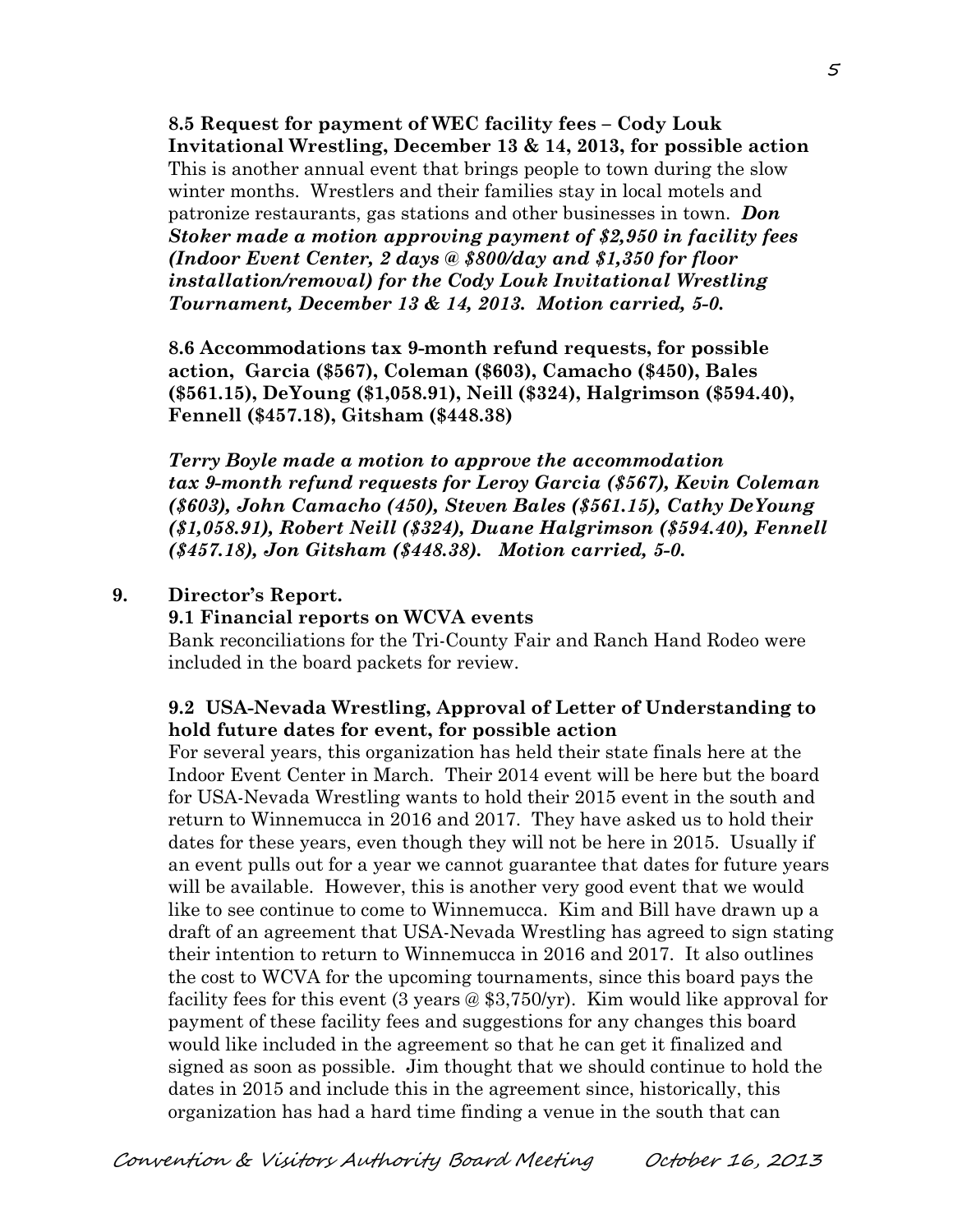accommodate them. There was some discussion about requiring a deposit that would be applied to the building deposit the final year of the agreement but board members did not wish to pursue this. *Dan Cassinelli made a motion authorizing Kim and Bill to finalize the Letter of Understanding to hold future dates and payment of facility fees on behalf of USA-Nevada Wrestling for their event in 2014, 2016 and 2017. Also, Kim and Bill are to include a clause stating that we will hold their dates in 2015 in case plans to hold the event in southern Nevada do not work out. Motion carried, 5-0.* 

#### **10. Secretary and Counsel, Monthly report.**

**10.1 Review monthly report, for discussion** Report for October was reviewed by Bill.

#### **10.2 Chamber of Commerce report, for discussion** October 2013 Report was included in Bill's report.

# **10.3 Review Indoor Event Center Video LED Display/electronic scoreboard bids opened Friday, October 11, for discussion & possible award & other action**

As stated in the bid notice, scoreboard bids were due by 4 pm on Friday, October 11 at the Winnemucca Convention Center. At that time, one bid was received. It was from Nevada Advertising and was opened by Bill and Kim. On Monday, October 14 a bid from YESCO was received at the Convention Center. Kim printed out the tracking information and discovered that there were some problems at UPS which interfered with this package being delivered by the date it was due. Kim did not open it and consulted with Bill who did some research and advised the board that they were within their right to reject any bids that were not received by the date stated in the notice. Board members felt that it would be setting a bad precedent to accept a late bid, even though it appears that there were some other factors at work that YESCO did not have knowledge of. *Rodd William Stowell made a motion to reject the scoreboard bid from YESCO that was received on Monday, October 14, 2013. Motion carried, 5-0.* 

The bid that was received by the deadline was submitted by Nevada Advertising in the amount of \$144,203. Ian White attended tonight's meeting to answer any questions the board might have about the bid. He explained that the final bid amount was somewhat higher than originally presented to this board earlier in the year because of the cost of the electrical contractor, C.R. Drake. That cost was not calculated into the preliminary figures. Also, this project is subject to prevailing wage requirements which also increased the final cost. This amount does not include cameras that may be used to film live events. There is a five year parts and labor warranty on the scoreboard and Nevada Advertising will have spare parts in their inventory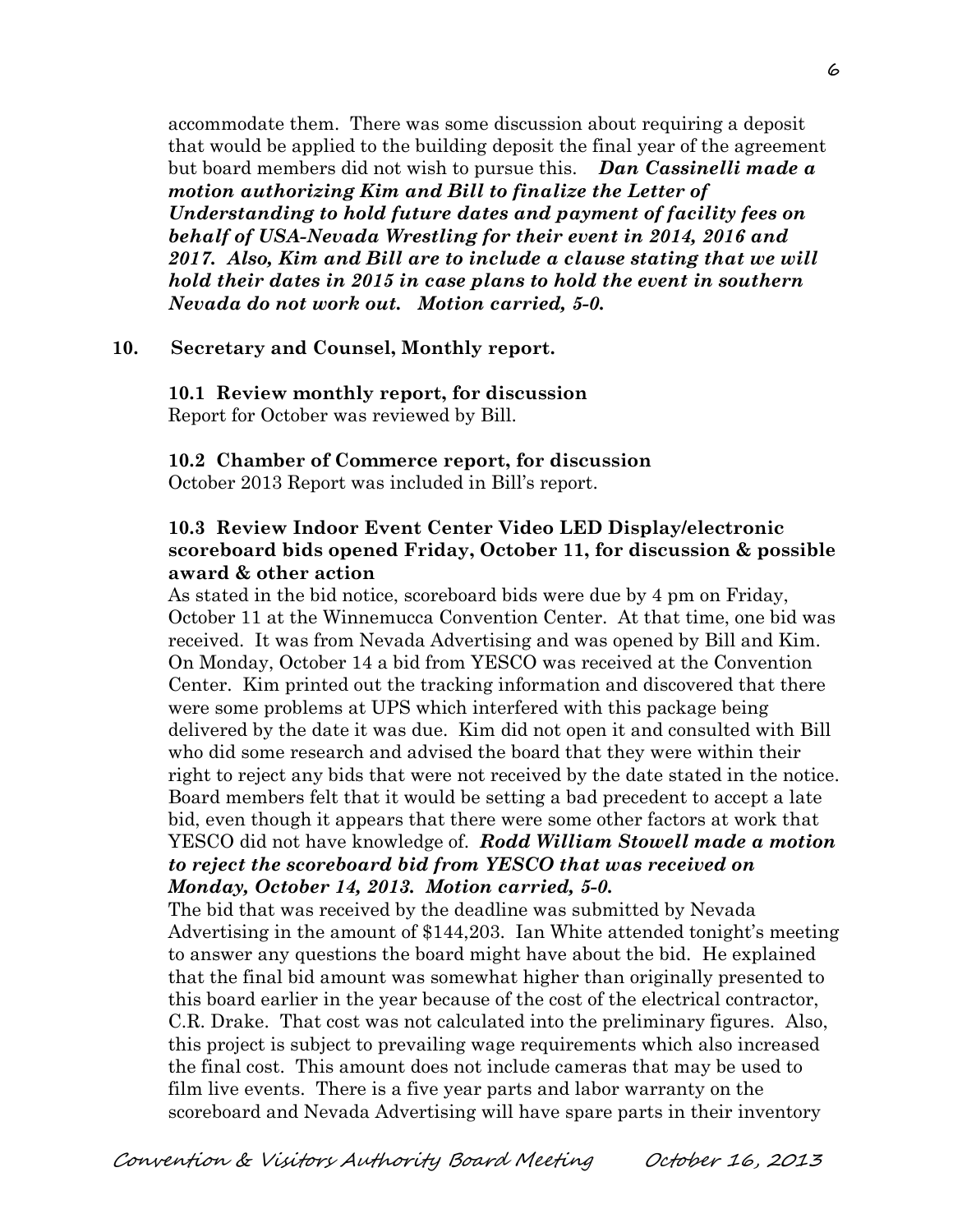for servicing the scoreboard. Board members were excited to get going and wanted to emphasize to Kim and other staff members that they wanted to take full advantage of this sign's capabilities. *Dan Cassinelli made a motion accepting the bid from Nevada Advertising in the amount of \$144,203 for the electronic scoreboard to be installed at the Indoor Event Center. The motion carried, 5-0.* It will take approximately 6-8 weeks for the scoreboard to be constructed. This board would like it operational by Ranch Hand Rodeo in March.

# **10.4 Update on LED Video Marquee specs for bidding, for discussion & possible action**

No report.

**10.5 Update on City/NDOT request to relinquish part of driveway access to parking lot, for discussion & possible action** No report.

# **11. Board Administrator.**

# **11.1 September Financial Reports, for discussion**

Room tax amounts are down slightly compared to last year.

#### **12. Other Business.**

# **12.1 Harvest Hops & Grapes**

This past weekend the Chamber of Commerce hosted their annual wine and beer tasting at the West Hall of the Convention Center. Several hours after the event people started to become sick. It was unknown if it was food poisoning or some other kind of virus. Cindy Ulch from the Nevada Division of Health called the Convention Center office on Monday to ask that our restrooms be disinfected with bleach. This was completed by Convention Center maintenance employees. The Chamber has asked anyone that attended their event and became sick notify them so that they can work with the health department to identify the cause of the outbreak.

# **12.2 Fall Farm Festival**

Kim reported that so far this month over 2,500 have gone through the corn maze at the Fall Farm Festival. The community has been very supportive of this event and Kim wished to thank everyone who turned out to enjoy the activities at the Lazy P Adventure Farm and those who have helped out. The Haunted House will be open at the end of the month. Kim will give a more detailed report next month.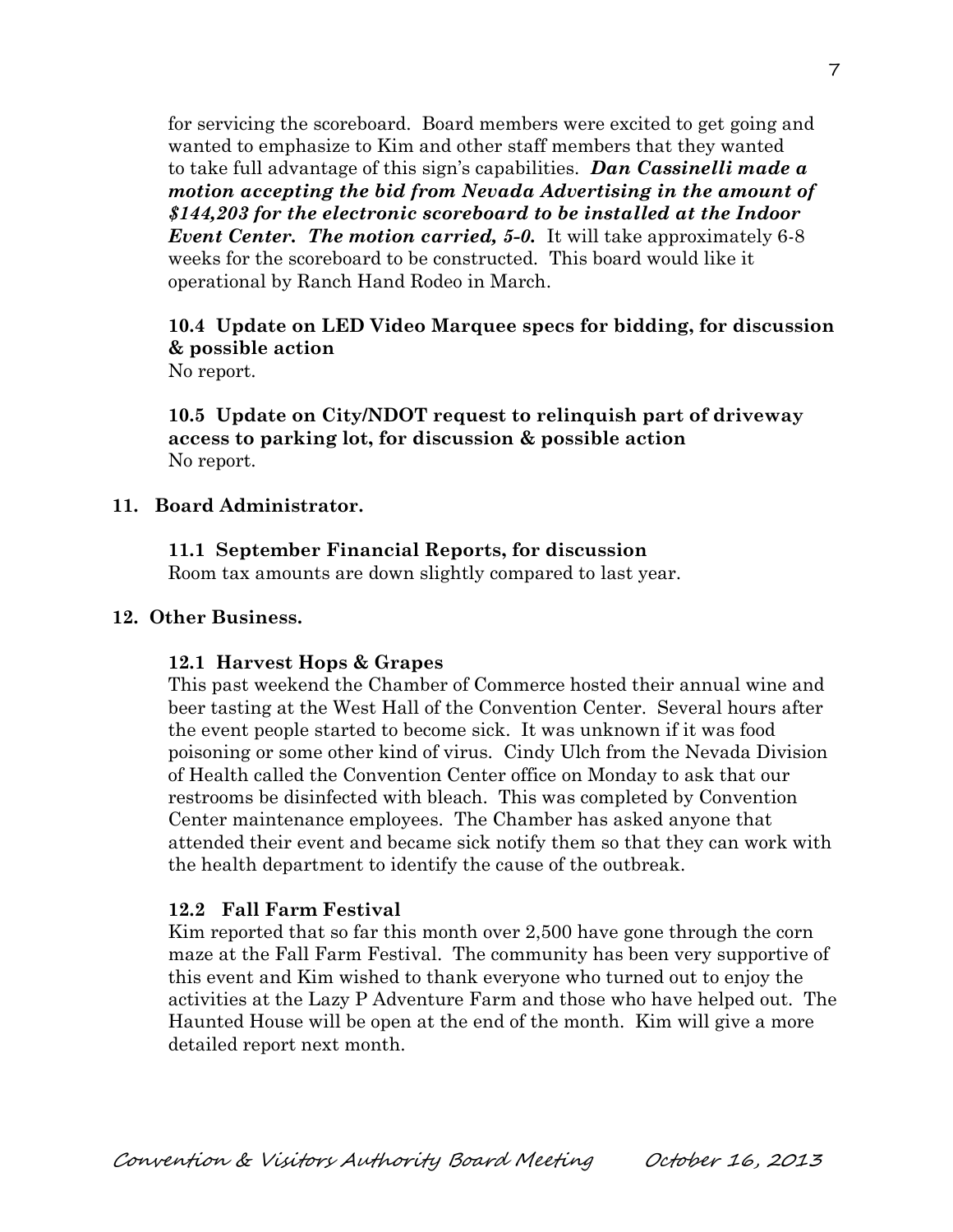**13. Regular Business. Next Meeting. The Board confirmed the next regular meeting date of Wednesday, November 20, 2013, 4:00 pm.** 

**14. Adjourn.** *Don Stoker made a motion to adjourn this meeting. Motion carried, 5-0.* The meeting was adjourned at 5:25 pm to the next regular meeting, or to the earlier call of the Chairman or to the call of any three (3) members of the Board on three (3) working days notice.

Respectfully submitted,

Shelly Noble

APPROVED ON \_\_\_\_\_\_\_\_\_\_\_\_\_\_\_\_\_\_\_\_\_\_\_\_\_\_\_\_, 2013

As written\_\_\_\_\_\_\_\_\_\_\_\_\_\_\_

As corrected \_\_\_\_\_\_\_\_\_\_\_\_\_ Winnemucca Convention & Visitors Authority Board

Hotel Representative

 $\_$  ,  $\_$  ,  $\_$  ,  $\_$  ,  $\_$  ,  $\_$  ,  $\_$  ,  $\_$  ,  $\_$  ,  $\_$  ,  $\_$  ,  $\_$  ,  $\_$  ,  $\_$  ,  $\_$  ,  $\_$  ,  $\_$  ,  $\_$  ,  $\_$  ,  $\_$  ,  $\_$  ,  $\_$  ,  $\_$  ,  $\_$  ,  $\_$  ,  $\_$  ,  $\_$  ,  $\_$  ,  $\_$  ,  $\_$  ,  $\_$  ,  $\_$  ,  $\_$  ,  $\_$  ,  $\_$  ,  $\_$  ,  $\_$  , TERRY BOYLE RODD WILLIAM STOWELL Chairman and Vice Chairman and Business Representative

\_\_\_\_\_\_\_\_\_\_ \_ \_\_\_\_\_\_\_\_\_\_\_\_\_\_\_ \_\_\_\_\_\_\_\_\_ \_\_\_\_\_\_\_\_\_\_\_\_\_\_\_\_\_\_ DON STOKER JIM BILLINGSLEY Treasurer and Motel Representative City Representative